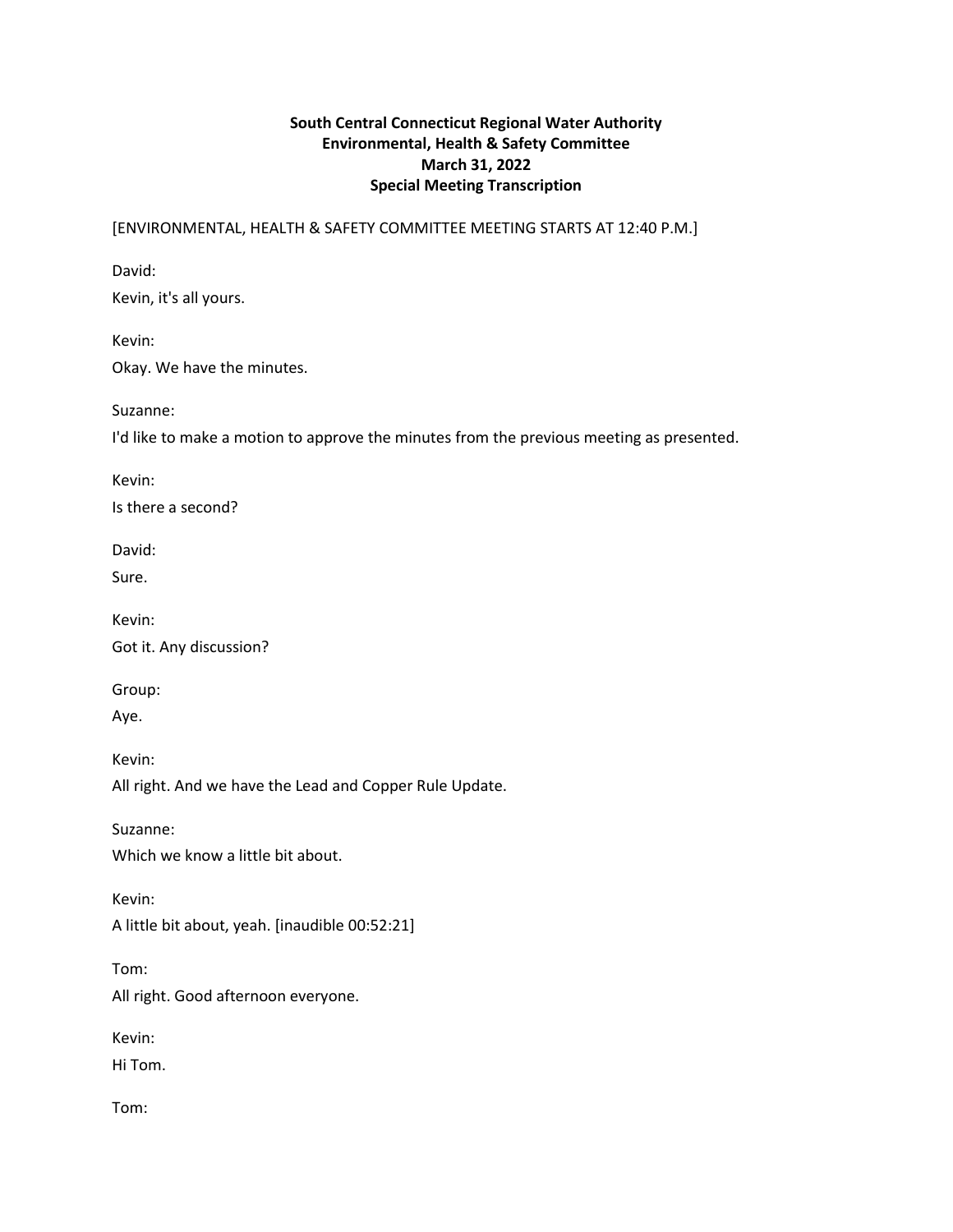Hey, hope everybody's well

## Tom:

Terrific. Thank you. Yeah. I'm going to move right into this if you don't mind. I know you guys, have a tight agenda, so I don't want to take more time than I'm allotted. Please keep in mind this is a 50,000 foot view. So, I'm just going to go over some things about where we've been, what we're currently doing and where we anticipate to be going here in the shorter term. So, just moving right along. I think here, one of the things we want to start talking about is the issue of lead. Of course, the Lead and Copper Rule has been on the book since 1991. We've been in full compliance. Since that time however, there's a significant number of revisions that are being proposed. And I'd like to go over some of those. And this is what's going to keep it and is busy and keeping us up at night.

### Tom:

So, as we move along, we have contracted with CDM Smith just over a year ago. They've been a great contractor to date, and they've been helping us along a task based list of three items. We're in the process now of renewing that contract. And there's some conversations on, within the RWA specific to how we want that contract to look, are we looking to change that up at all? So, that's a conversation that we're currently engaged in. And at this point we will continue with CDM Smith.

### Tom:

One of the newer things that I wanted to mention, and I'm certainly encouraged by this and looking forward to it is the whole project governance is being reviewed. So, I think this is an opportunity for modification of the existing framework to enhance the leadership teams support and decision making around things that are going to need to be decided for the utility to continue to moving forward. So, again, looking forward to those modifications and changes.

### Tom:

Looking at a list of five items currently for potential subcontractor resistance. And these are specifically in the areas of a communications plan, the mapping of existing inventory. So, how many of these, how many of those, and where are they in terms of service lines. We're looking at field investigations. We have a number of unknowns, we're going to need to go find out what they are. That's going to require some field work. We're looking preemptively at possible changes to corrosion control treatment. We'll get into that a little bit further as we move along. And then finally, item number five, the distribution of lead filters. This is something that is specific to the regulation, and we're going to have to make a decision, not if, but when we want to involve ourselves in that.

### Tom:

Next slide, please, Jen. So, at this point, we're looking at activities. This is that we've already engaged in and we're well along. So, one of the first things that we had to do is satisfy an inventory requirement. As you can appreciate, we have a lot of utility records that keep track of Maine to curb type service information. What we don't have a lot of is information curb to house that's considered private side inform. It's something that the utility has never really captured. It's not something we own, it's not something we're responsible for, but under regulation, we are now responsible to perform an inventory. So, what we did is we took whatever tap cards and paper files that we had in storage here from practically year one, and we converted over to an electronic format. So, we've done that.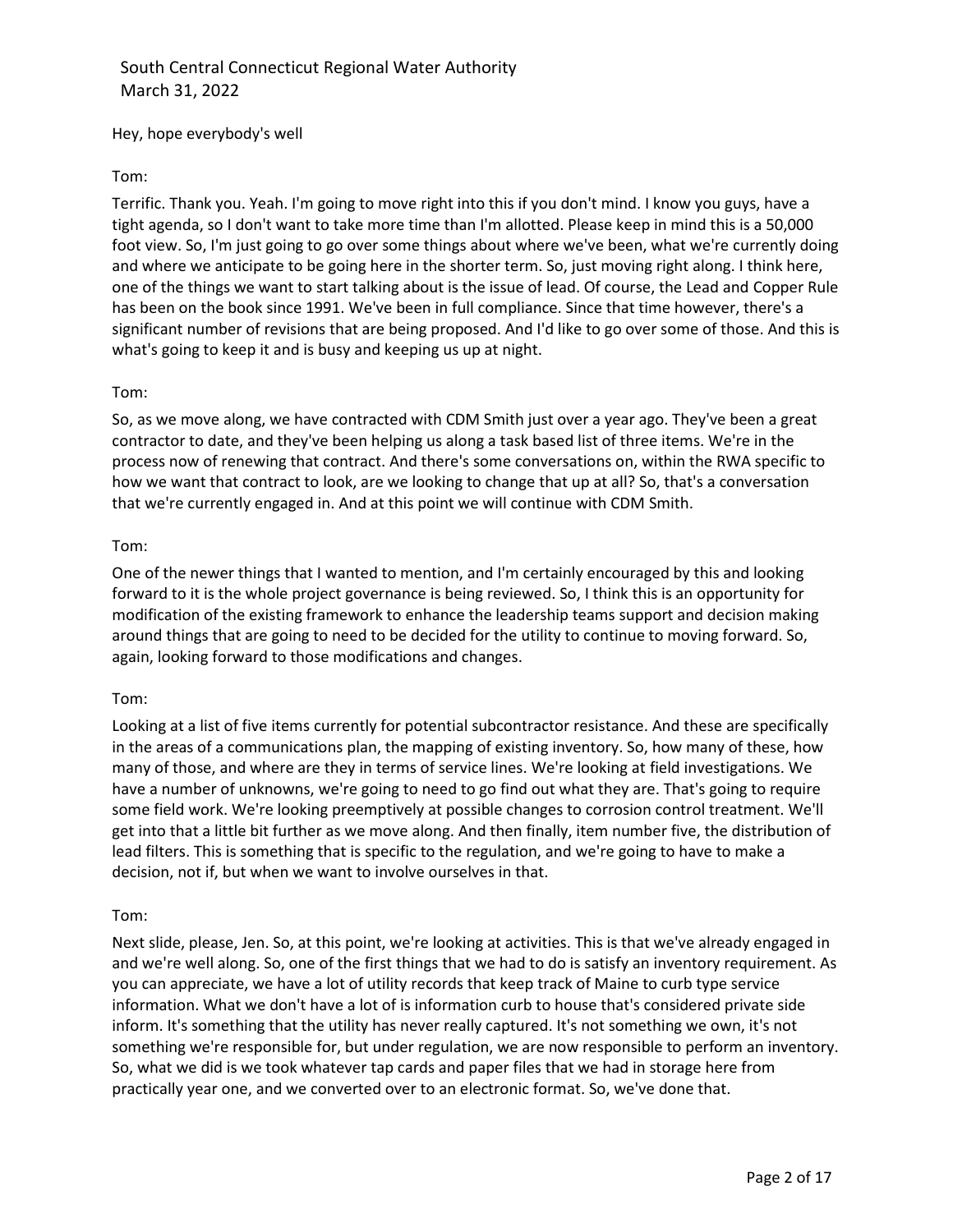## Tom:

And that's really done a couple of things for us. It's allowing us to review the available data. We might have a much better appreciation for what data, but is available to us. It's allowed for the interpretation of existing information. Most importantly, do we know and what don't we know. Keeping in mind that under regulation, what we don't know in terms of service line composition is considered lead until we can prove otherwise. It's imperative that we clear a lot of that information. And then finally, it also allows an electronic form, the display of this information geographic. So, we can start to look at clustering. We can start to look at what is out there and how does it impact our 15 communities keeping in mind, we had as many as eight water utilities operating in the same footprint since the 1860s. So, not everybody did everything the same way. So, we were finding, we're just discovering differences amongst that data set. So, it's important to see how that presents itself geographically.

## Tom:

In terms of financial assistance, this is something that's been keeping Rochelle very, very busy. We've completed an initial application for money's being made available by the federal government. And we've since had an update to that request, which we'll get into a little bit later. We're looking at the various formats of provision of money into the Drinking Water State Revolving Fund platform and that existing program, because this is somewhat new in terms of how the moneys are being made available and how they're being wheeled through the state. It's generated a lot of questions and Rochelle has been spending quite a bit of time setting up virtual meetings and having phone calls with the leadership within the state department of public health, specific to the state revolving fund program as to how a lot of these details are going to be worked out. So, she's been busy with that.

## Tom:

Also credits to Rochelle for initiating a discussion with the Connecticut Green Bank potential funding option under consideration, specifically for private side service line replacements, and more to be learned on that, but it looks to be a promising alternative for consideration.

## Tom:

And then we're looking at a communication plan. And when I look at this particular regulation, there's a lot involved out in the street, a lot of field work, we're going to be replacing pipes, we're going to do a variety of different things, but all of, and every bit of what we're going to be doing has to be preceded by communications. So, I think if there's a single most important element, that's still in front of us, that we have to kind of get our arms around it is a comprehensive communication plan. And I know Donna April and their team are working on that. And I see this as a multilingual multimedia communication and publication education plan. If you look at the details of this particular regulation, I'll spare you on the 115 pages of federal register. But when you start to look at that, there's almost an unending list of opportunities for communication and public education. So, it's going to be a fairly significant lift for us, but a very important in one. And I think many other utilities have either succeeded or failed based on the equality of their communications plan. So, can't underscore that enough.

## Tom:

Next slide, please, Jen. And this is what we're currently working on now. This is where I'll call it the research phase of how we're going to proceed field work. So, looking at the communications plan, once again, I think we're at the point now where Donna and April are starting to look at specific elements of the communication plan. We have to meet with our municipal partners, we have to get our customers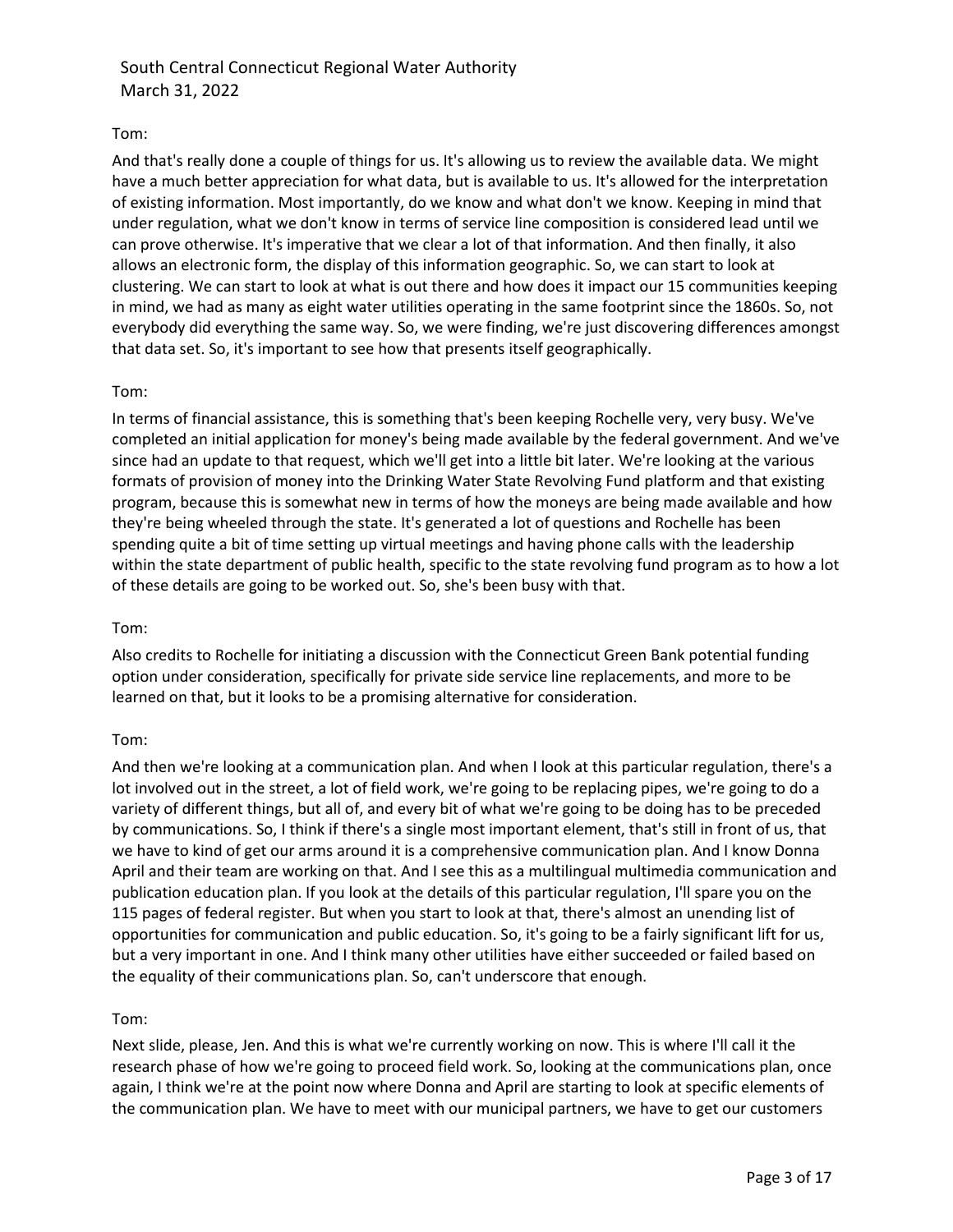up to speed as to what our plans are, we have to engage with other partnering agencies and groups, if you will. So, there's a lot of that that's right in front of us. In terms of field investigation, we have to decide, how are we going to capture information that we're currently lacking? Are we going to involve the customers themselves? We know that we're going to be hiring contractors to do some vacuum excavation work, actually go out and dig some holes and see what we have. We're looking at other opportunities to gather this type of information.

## Tom:

The next item. I'm just going to skip over corrosion control for a minute and move down to the fourth bullet of machine learning. I think all the information that we're going to gather from the field, regardless of format, however, that's going to come into the organization, we want to be able to take that information and feed it into some machine learning and allow these algorithms, these software programs to take that data and then provide us with output in the form of prioritization so it can help us to better manage our time more efficiently, more effectively and certainly there's an economic component to that as well. So that's something we're looking forward to. We are however, waiting for the State of Connecticut to provide us a green light that they'll recognize this particular tool that remains pending.

## Tom:

Coming back to corrosion control treatment, I know Jim Hill Ed [Gela 01:01:11] and the treatment guys are very busy on engaging with a contractor, looking at our current phosphate corrosion control process and looking to see what other options may be available in light of the requirements changing a little bit in this regard. Do we stand pat with where we are? Do we have other options that provide a better path forward? We're looking at that.

## Tom:

And then finally, I'll let filter distribution again, as I'd mentioned earlier, this is a component of the re visions of the Lead and Copper Rule. It's not a matter of if we have to utilize particulate filters, but when, and that's a discussion that we're currently having in house to define the details of that particular program.

## Tom:

So now if we take what we're learning today and all that research we're investigating, we have to put that all into action. So what we anticipate moving forward again in the area of communications is we may be utilizing postcards at some point down the road. And this is a fairly cost effective, low cost type of option for sending information out to our consumers that are residing in premises that we don't know the nature of service line information, and allow them to feed some of that information back into a database that will be managed by CDM.

### Tom:

We're looking at vacuum excavation, we've made contact with different contractors to see their availability costs, that type of thing. Again, waiting to see a little bit of guidance as to how many holes, if you will, are going to be required per service line for validation and verification acceptance.

Tom: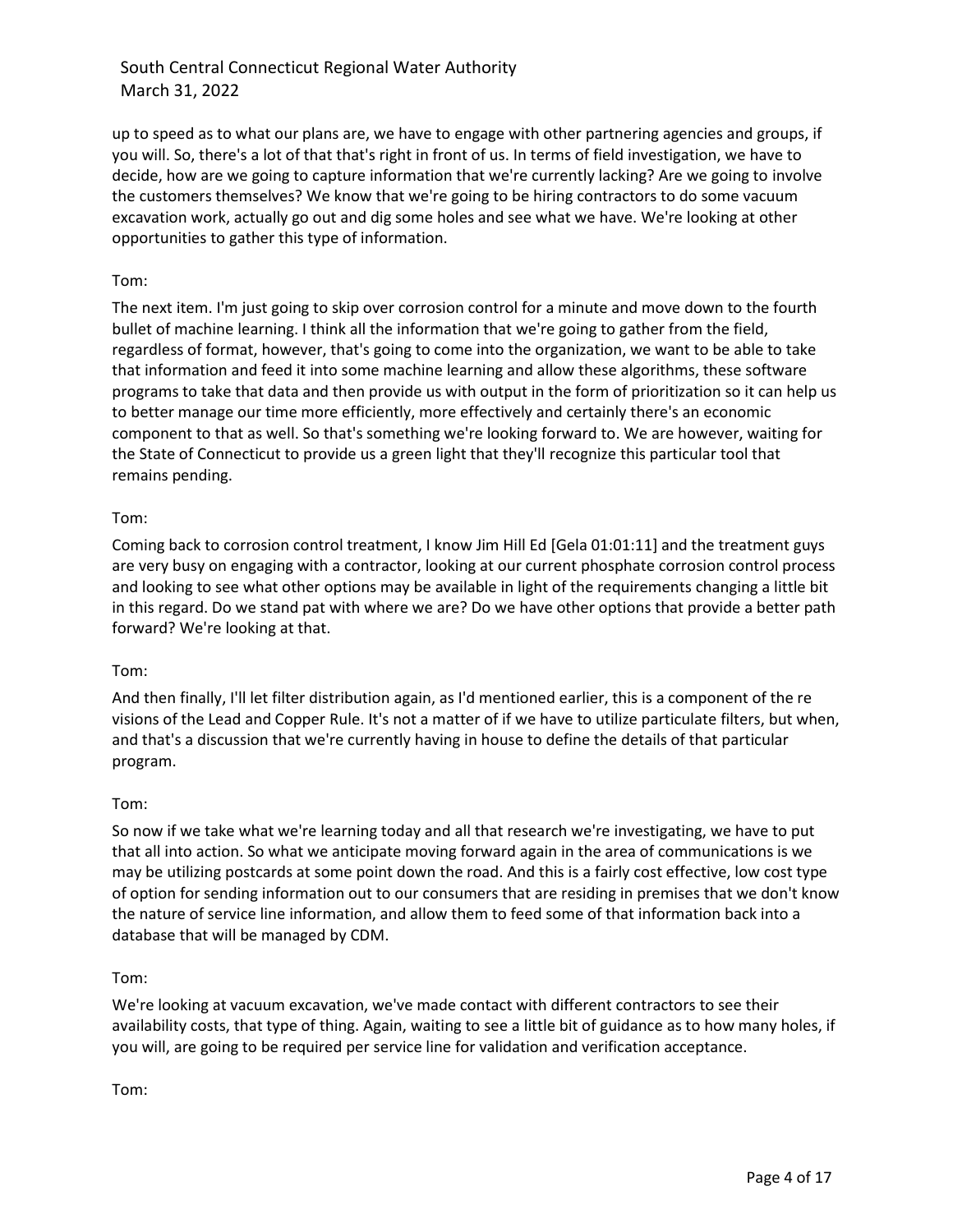We're looking at approximately three excavations per service line. We want to, we are in the process of looking at machine learning options. There are a number of different vendors out there. As with anything else, some are better than others, so we're trying to vet the different options. We may end up going on a house to house interior inspection. When all else fails, we may have to go knock on some doors and do some eyeball inspections as to what we're dealing with.

## Tom:

Communication with schools and daycares is another important element of the rule. We're obligated to do testing in primary schools and daycares within our service area over a five year period. We need to communicate with the schools and daycares, obviously, let them know that's going to happen. And schools and daycares may be prioritized in terms of lead service line or galvanized service line removal, because this is where the kids are.

## Tom:

This may be a prioritization. We're going to need to determine private side information. And then finally, development of sampling protocols. The compliance sampling as required by the rule is changing. The sampling pool must change, and we need to develop some sampling protocols to define where those should be most appropriately, once defined, that gets submitted to the state health department for approval. So we cannot start that early enough.

## Tom:

We're continuing conversations with the USEPA and the state department of public health, simply because that's where the rules are from. And if you talk to EPA, there's still things that they have yet to resolve. State's waiting on them, we're waiting on the state in turn. This is a very sequential process and we're waiting patiently, but yet the clock remains ticking. Currently. What we're also doing is we have a lot of information from the field that can be made available to us during a normal course of business.

## Tom:

We're still changing meters on a daily basis. We're still doing cross connection work on a daily basis. We're still replacing curb valves and service lines on a daily basis. We have to capture that information as it's being made available to us. The challenge here from an IT perspective is how best to capture that information, bring it back in, upload it into the system of record and then have it available for downloading and submission to the state as required. So if communication has the heaviest lift in the group, I think IT is a close second on that.

## Tom:

Obviously we manage all our data through IT these days, so something that Prem and his group are keeping an eye on. And I appreciate their support. Next slide, please.

## Tom:

And coming into the schedule, I mean, schedules are somewhat variable. If you look at the rule, there's multiple timelines in here. There's different deadlines dependent upon what component of the rule you happen to be reading. What we're looking at right now is an October 16, 2024 deadline for a variety of items. We're well on task and on track for that. Internally, our schedules are being developed as information is being made available to us.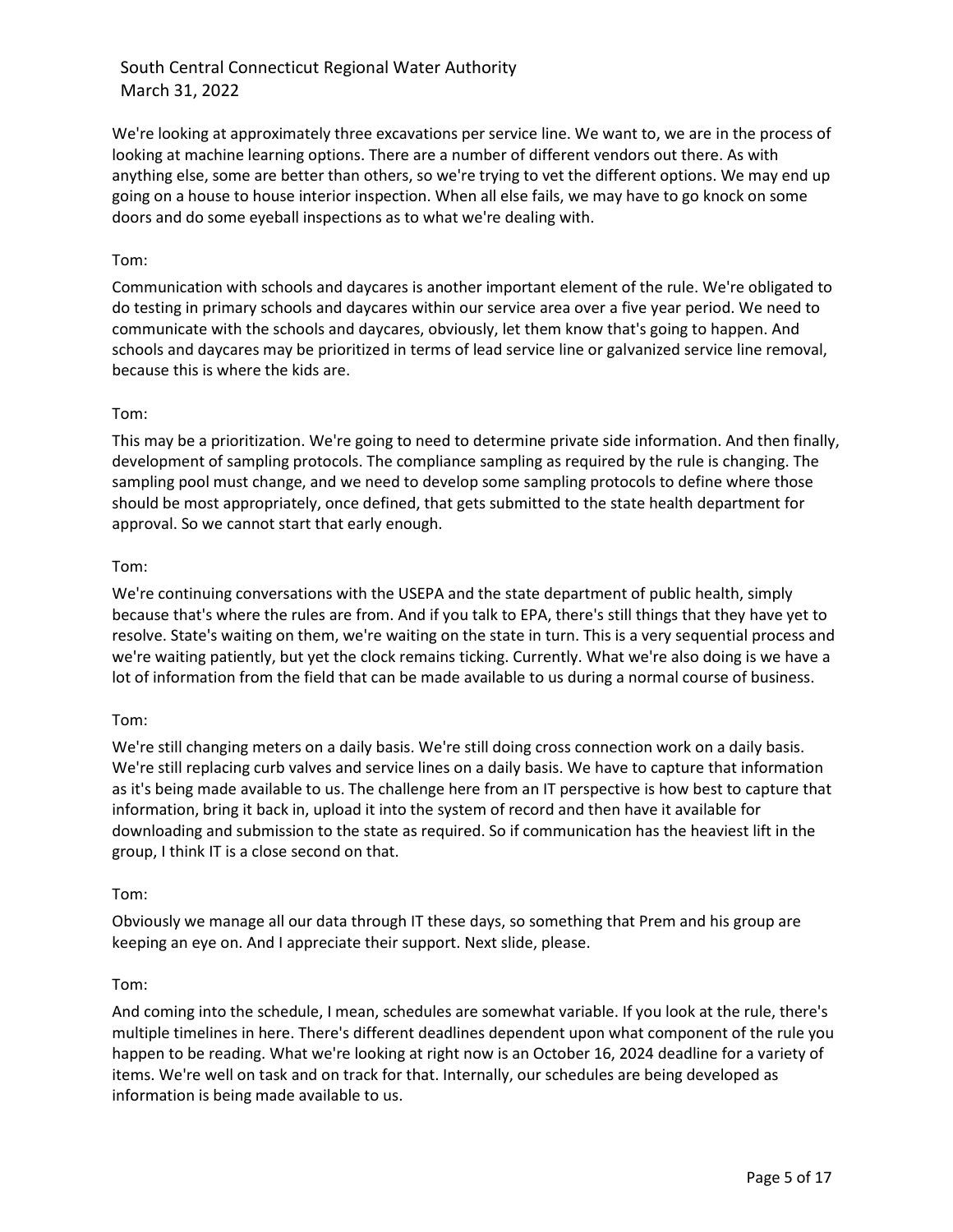## Tom:

We understand where we have to start and we're well underway in those particular areas. And just again, just the third bullet there is just, again, a reminder that there's still a lot of decisions that are yet to be made at multiple levels. We're waiting patiently for that information. That's really all that I had. I appreciate the opportunity to share this with you. I apologize. It was kind of quick and somewhat rambling, but this is, in my 38 years at the water authority, this is by far the most complicated of the regulations that I've ever seen.

## Tom:

And I keep describing it, Kevin, as an octopus. You can only grab two arms at a time, the other six keep coming at you. So it's something that we're doing well with, but it's a continual process.

Kevin:

Any questions for Tom? Yeah.

Catherine:

Just if I could...

Tom:

Certainly.

## Catherine:

I understand that there, with all the changes in the regulations that are happening very quickly, the mandates and what not, but I also know that there's grant money out there and then coupled with the infrastructure grant money, all this is changing fast. But tell me not to be nervous that if the grant people said tomorrow, give us the distressed towns, New Haven East Haven, West Haven, and give us your assessment of those and what your plan is to get it done, that we are in line to get whatever funds we could get to help with that.

Tom:

Yeah, okay. Don't be nervous. I think that Rochelle can answer that question better than I can, but, to be honest. I mean we are keeping track of what's going on. I mean, specifically those, the question that you just asked is a question we've asked them. A Lot of this is going to be dependent upon information that they have yet to share. The definition of a distressed or disadvantaged community is the decision of each state. And when I asked, DPH defined for me a disadvantaged community, and they said to me, the city of New Haven. And I said, that's fantastic.

### Tom:

So are you talking to me about every street in the city of New Haven? Because we understand some neighborhoods are more disadvantaged than others. And they said, well, yes, it stands now would be the entirety of the city of new Haven.

Tom: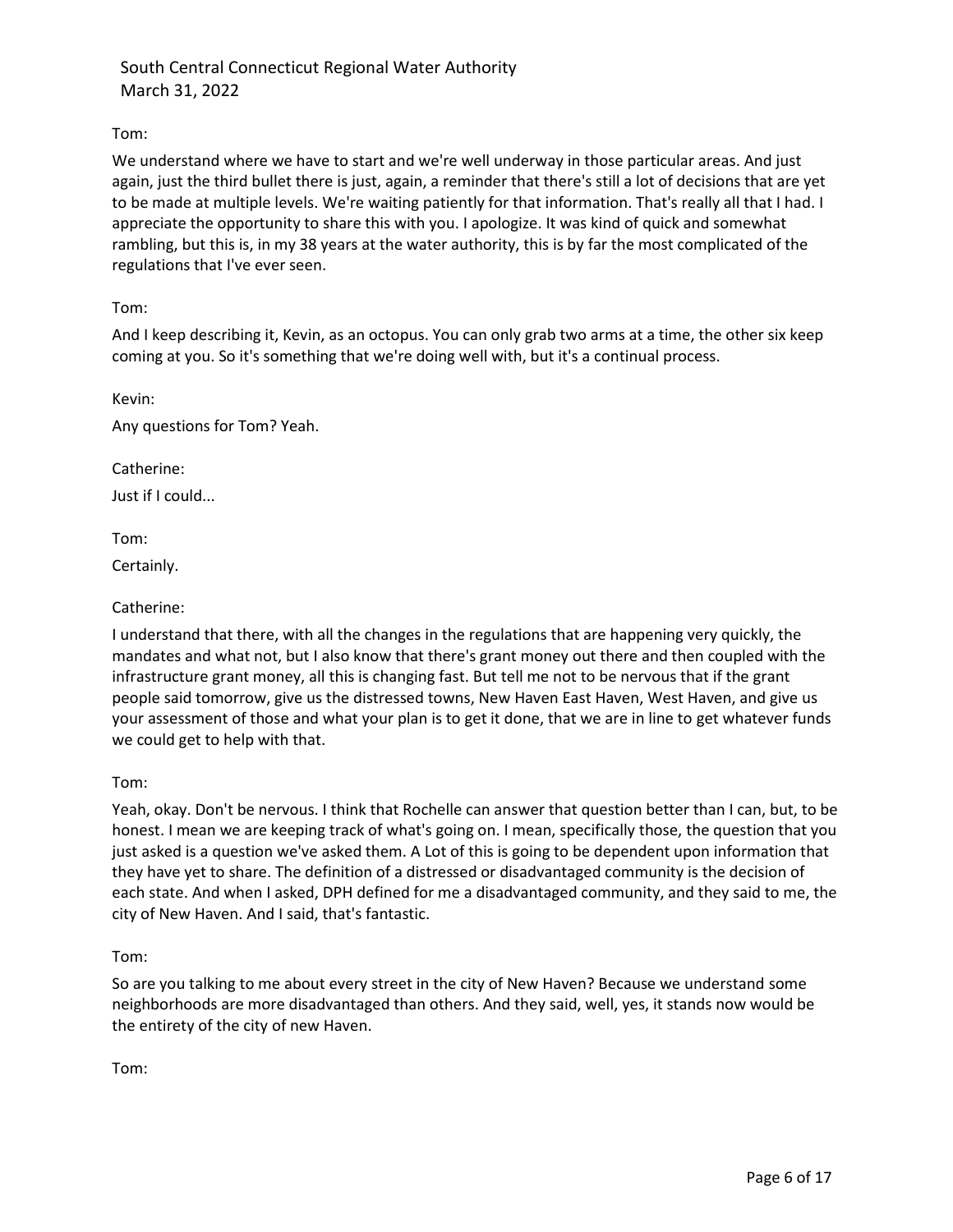I said, well, that's not really helpful to us because if I go, if we decide to go work in East Rock, that's going to do nothing but upset Fairhaven, as an example. So the state came back and they said that they have another layer, call it the Google street view. And it's called the social vulnerability index and SVI. They've utilized that in the pandemic.

## Tom:

They anticipate rolling that out to provide clarity around neighborhoods that are more distressed than others. But again, that's, this is talk, there's nothing that's been finalized yet. And any of us in the industry, our peers included, kind of throw our hands up in the air and we say, but this is important inform for us to know where we have to prioritize efforts.

## Tom:

We understand federal monies are tied into these disadvantaged communities up to 40%, is kind of what we're hearing. That's again, wonderful. We need to know where we need to apply that money. So we're as comfortable as we can be with the information we have today.

## Kevin:

Yes, Catherine.

## Catherine:

Hi, this is Catherine. I'm just wondering if, as you're gathering your data points, whether you utilize any resources from either municipal health departments or the state department of public health be because it's my understanding that when they, when you have to do an epidemiological study for a child that has an elevated blood lead level, that one of the things that they test for in the home and other places where that child may be is the water. So is that a possible place to gather data about lead in any particular residents?

## Tom:

Yeah no, absolutely. That's, that's an excellent question. We haven't gotten that information necessarily from the state health department, but we have made a presentation in front of New Haven's lead task force. And so that conversation, within that context, I specifically asked them the question because I agree with you part of the, any overall investigation has to include water.

## Tom:

And I think that's a relatively new component, historically. Having done this for a long time, I can count on one hand, the number of times we were asked to get involved in those types of investigations. But when I did ask the question just a couple of months ago in January to the lead task force, the answer that they gave me is yes, we test water everywhere we go and we never find lead in the water.

## Tom:

So I mean, that is good information, but that certainly is an opportunity for us to be made aware of any issues around water that they may be made aware of as a result of their testing. So we certainly stand ready to partner with them to the full extent possible.

## Catherine: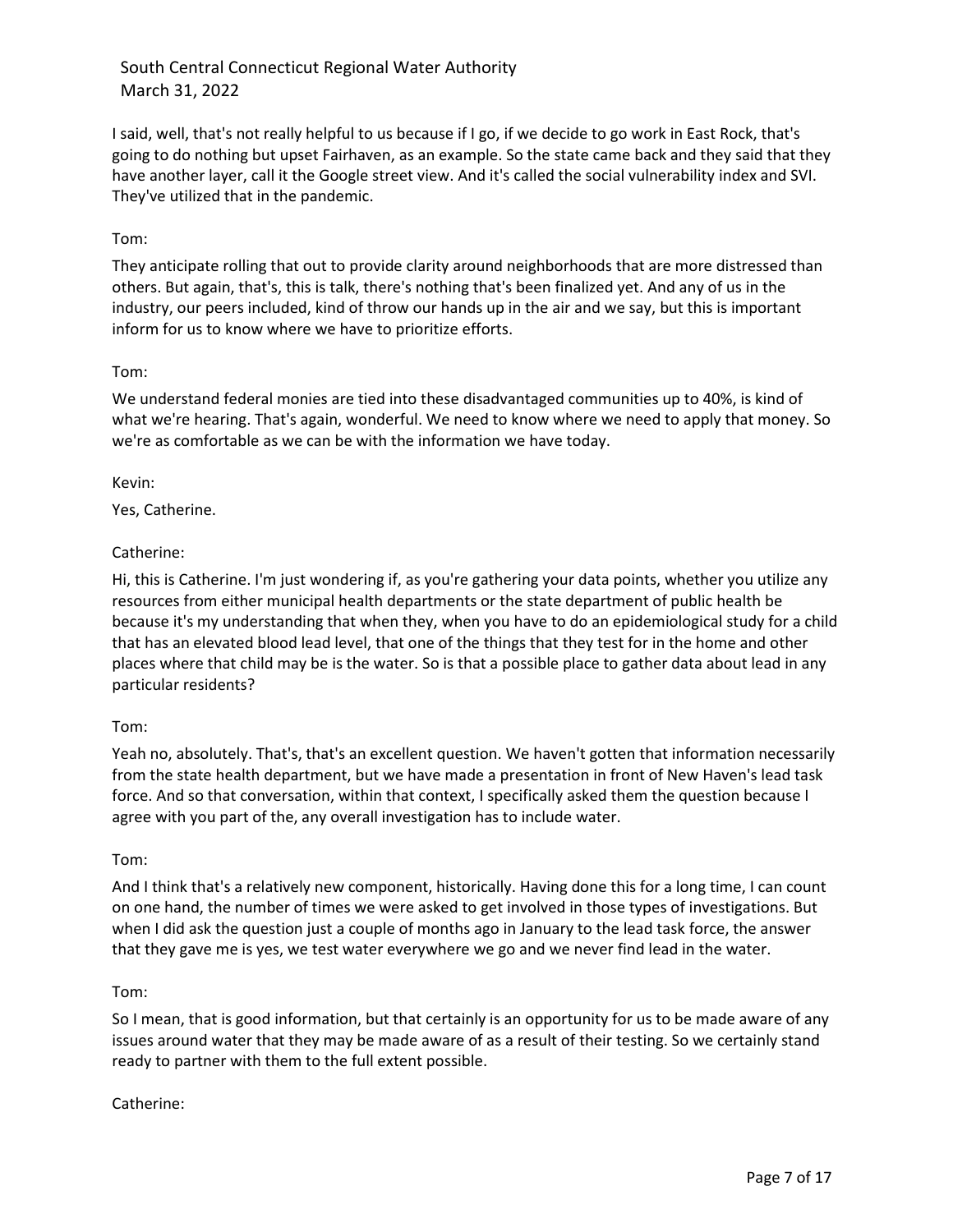Well, I do think that's good. It was my understanding that in New Haven that where they tested, they did not find lead in the water, that it's usually paint or some other environmental source. But so that should give us some level of comfort that in the city of New Haven, that we don't have problems with lead in the water.

Tom:

And I would agree with that. I mean, like I say, we've been compliant with the existing lead and copper rule for 31 years consistently. We test lead all the time, not only from our resources, but we get a lot of water samples in from daycares, nursery schools, that type of thing. And it's rare for us to see any lead.

Catherine:

Okay.

Tom:

And I think this utility has a very proactive history of identifying the source of lead. I know there was a concerted effort in the 1970s to do that. I think it's rare when we come across lead out in our water distribution system at this state.

Kevin:

Any other questions? [crosstalk 01:12:04] Thanks Tom.

Tom:

Thank you so much. Appreciate it. Have a good afternoon.

Kevin:

You too, Tom.

Tom:

Thank you.

Nicole:

Hello.

Kevin: [crosstalk 01:12:20] Hi, Nicole.

Nicole:

Hi. Okay. So I'm just going to give a quick summary of the 2021 deer hunt. And then if you guys have any questions, just feel free to ask me. Okay. So as always, we only have 205 spots for the hunt spread across four properties. This year, we had a good showing of interest. We had 304 applicants apply for the spots, which meant that I actually had to run the lottery. So there were a bunch of people who just didn't get in this year and that continues to happen. This year, we actually had about 330 people who got letters, who were expressed interest in participating in the 2022 hunt. So overall we had 205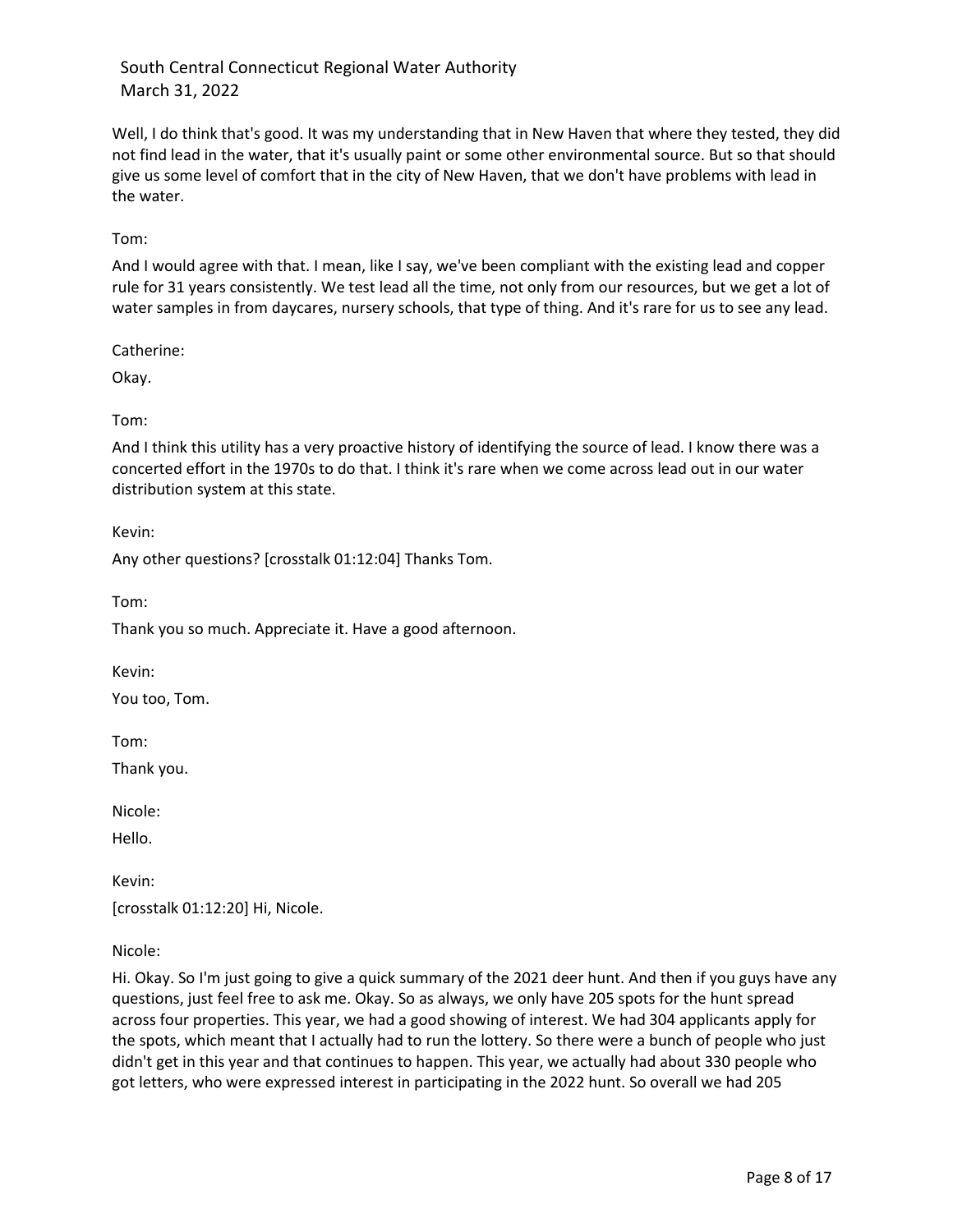participants. We had 927 days total hunted with a total of 4,745.5 hours. And we harvested 34 deer in all, but only 90 doe, 25 bucks. And the majority of those bucks came from Lake Gaillard.

## Nicole:

That is pretty much on trend in terms of how many deer being harvested across state. According to the preliminary reports from the Connecticut DEP, the number of deer harvested was down about 19% all across the state. They'll have a more detailed report coming out on Connecticut's overall deer program later on this year. We're pretty much keeping everything the same. For the hunt, the only changes we want to make are just additional measures for safety.

### Nicole:

So this year, in addition to requiring people to hunt from tree stands, we're also requiring folks to purchase something called an emergency dissent device that will basically lower them to the ground automatically should they fall or be suspended anyway, so that they can get down safely and minimize or eliminate suspension trauma. So that's pretty much it for the deer report.

### Suzanne:

Nicole, were there any injuries of people falling out of the stands or?

### Nicole:

That's why we instituted this particular measure. We had one hunter who was new, not to hunting, but to our program. He basically managed to fall out of his tree stand and be suspended for like an hour. And the only reason he was found was one of our other hunters was moving his tree stand. So he was lucky to be found. He did a few things that were a little, not so great, like he didn't tell anyone that he was actually on our property, like he told his wife he was somewhere else. So nobody was even looking for him.

### Nicole:

So... It's not funny. Don't laugh because, I mean, it's funny because he's alive, but that's pretty serious. Even if you're a hiker, you need to tell people where you're going to be in the woods. So that's just not acceptable behavior. One of the things that we re instituted, it went away because of COVID, the in person safety meeting, we feel like that's a really important piece of the hunting program.

### Nicole:

And so we managed to be able to find space just in case we had to do social distancing again, even though the numbers of COVID are trending down, we still want to make sure if we had to, we have, good, appropriate social distancing. So I was able to find space at the Lockwood experimental farm from CAES. So over and then I was able to schedule several days so that we could stagger the pre hunt meeting just in case we had to social distance. So that's coming back for sure.

### Kevin:

Thank you. Any questions? [crosstalk 01:16:12] Thank you, Nicole.

## Nicole:

Okay. You're welcome. Have a good day guys.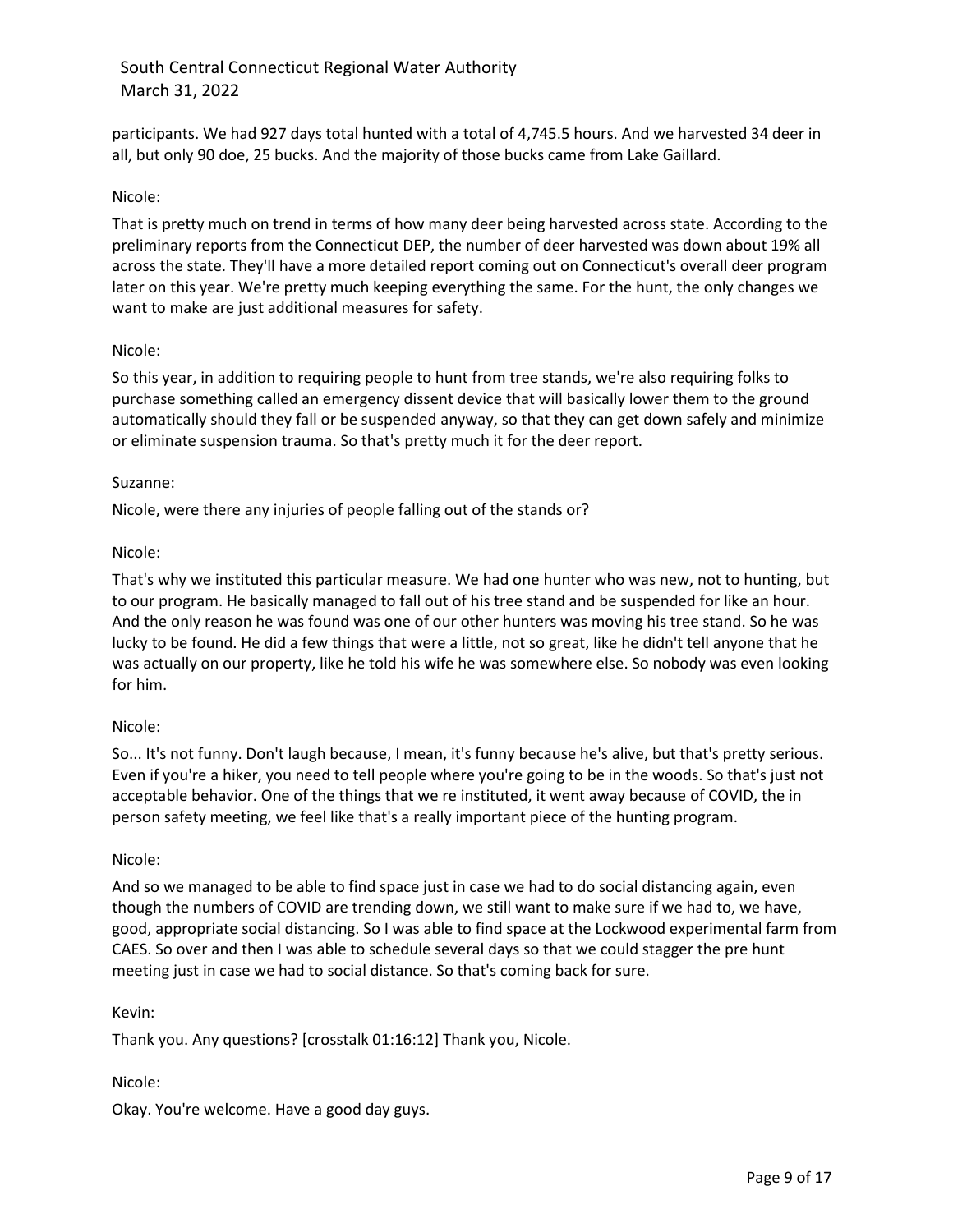Kevin:

[crosstalk 01:16:16] You too.

Lori:

We all set?

Lori:

Yes.

Lori:

Hello everyone. Good afternoon, actually. It's a pleasure to be here providing the update on the 2022 legislative session, which convened on February 9th, then will adjourn on May 4th. This is a short session and actually it's the shortest session by lobbying just 12 weeks. So the format right now, it's pretty much we're through the public hearing process and those were held remote just as they did last year. I found them to be pretty successful. We're able to monitor the committees more than one at a time, rather than running to different committee rooms during public hearings.

Lori:

They're very accessible and easy to, just like we're doing now, talking over technology. The meetings for the committees, they actually moved over to being hybrid. So legislators are in the rooms at the capitol for their meetings or the legislative office buildings. Some legislators are taking and participating in the meetings through zoom. They have brought back in person session days for legislators. So the public is allowed on the first floor of the legislative office building. And then in the capitol they're allowed on the first floor and then the second floor, not on the third floor, which is where the Senate is located. So... I'm sorry. Was there a question?

Kevin:

No, keep going.

Lori:

Okay, perfect. I'll continue on. So as of today, we're in the middle of the session. Proposed bills have been introduced, and my efforts focusing on the 27 committees that the general assembly has. To date I'm monitoring 29 proposed bills. And the majority of these bills have originated from the appropriations education environment, human services, planning and development and public health committees, key topics that we are monitoring and watching our Legionella well testing, safe drinking water, solar citing petitions, fire protection charges, electronic notifications to water companies.

Lori:

And there's actually 18 bills that we're focusing on that concern the water industry and political subdivision that have been identified and are being very closely monitored. So the RWA, we've submitted testimony. So your slide says 10, but as of yesterday, it's actually 11 bills and personally delivered comments before those committees on seven of them.

Lori: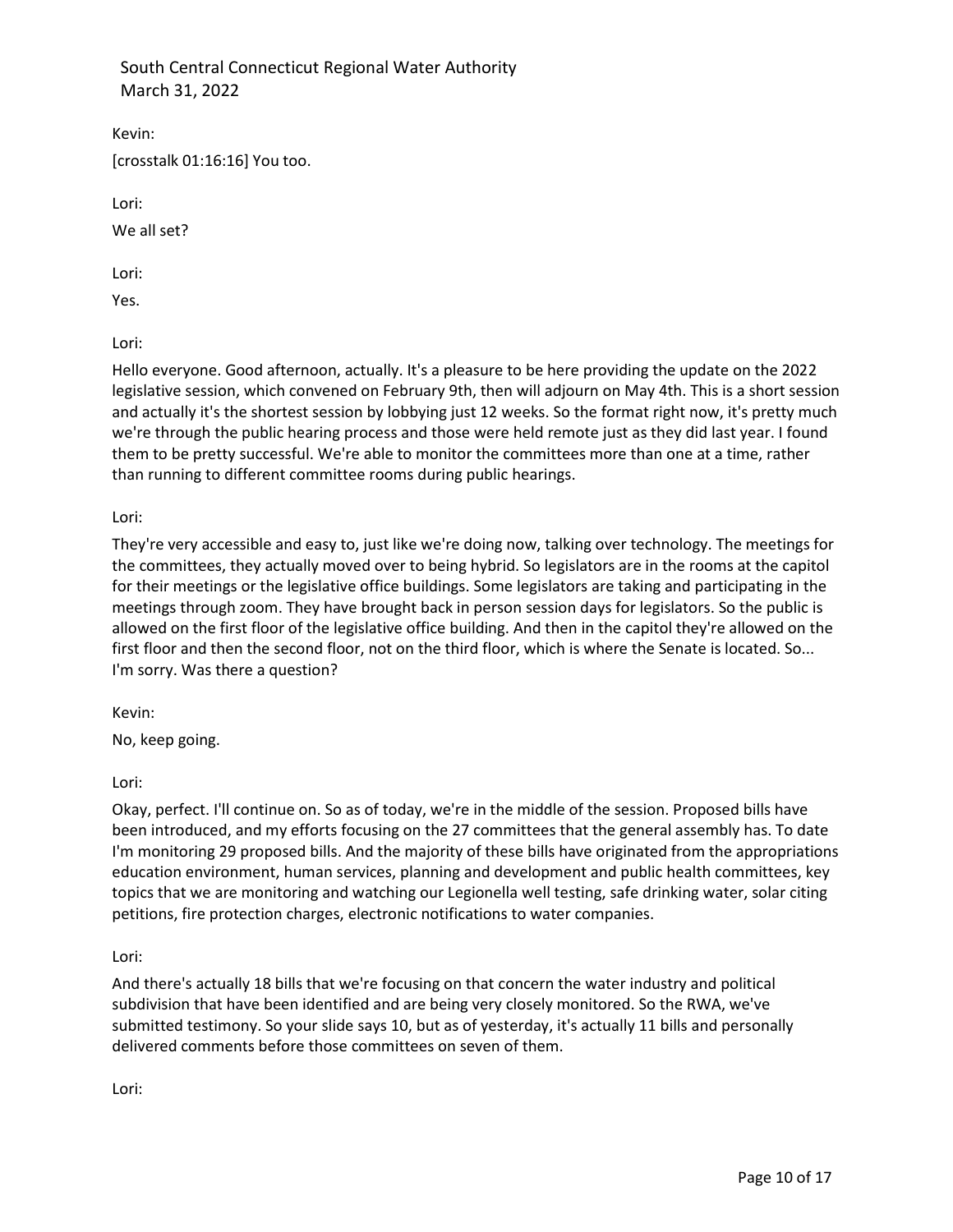So I am going to continue on the presentation and giving you the updates on the bills that we were active on. I'll do my... Most of them, I have the updates that they have passed or died in committee. Just wanted to be, make a point that while the bill, I will report it's status as of today, these bills have had public hearing. So if I say it died, nothing's dead until midnight on May 4th. It can turn up as an amendment.

## Lori:

But just wanted to clarify that now. So the first bill concerning the use of sodium chloride we've testified supporting this. It's a good bill. It keeps the road salt applicators with a program and helps mitigate the use of sodium chloride. And that passed out of committee. The next bill, the Connecticut drinking water supply. This actually addresses solar petitions on the water, public water supply watershed and the aquifer areas.

## Lori:

It would also allow water companies to receive electronic notification for projects in our areas. That bill did not get voted out of committee where very hard with the co-chairs of the department of public health to see if we could have that be an amendment on another department of public health revisions bill. We're not sure why it didn't pass out of committee. So we're trying to get that information as we move through the session.

## Lori:

Senate bill 325, this bill was re reintroduced after last year. We killed it last year. It got introduced again. This bill would change how water companies charge for certain fire protections. It's being brought forward by one specific issue, one community outside of the RWA service area. I submitted testimony opposing this bill as well as eight other water companies and CWWA. So it originated out of the planning and development committee.

## Lori:

I reached out to our legislators that sit on that committee, letting them know that this would be a huge problem for us, as well as talking to the ranking member of that committee as well. Unfortunately, for whatever reason, the committee passed it out to the Senate. And so now we're working super hard to make sure we kill it in the house. That's what we're hearing. It will die in the house.

## Lori:

And I say for whatever reason, because it's from Senator Champaign in Vernon, he's a Republican. And to have the support of the committee to move this out, he's not running again for reelection. So whether it's a respect gesture, but the group was pretty surprised that this got voted out of committee. So that's a high priority for the group.

## Lori:

The next slide, other priority bills that we've worked on. These all have been voted out of their respective committees. The first one, this implements the governor's budget concerning education, and this actually calls out the public utility management program, supporting that effort to highlight that program further than the bill that highlighted it in 2019. So that was a pleasure to testify on that one, supporting it. And that's been sent to the appropriations committee, extended producer responsibility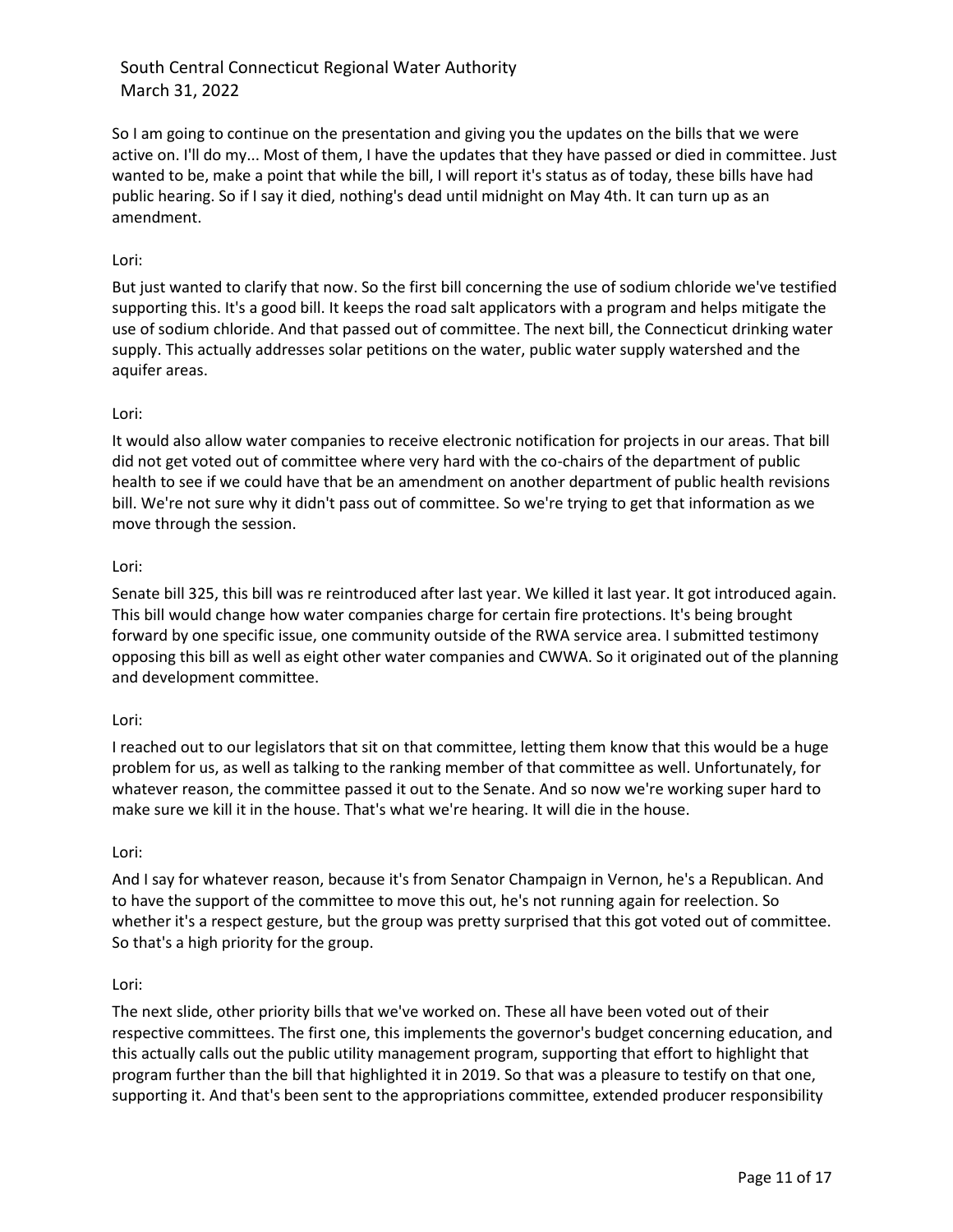for tires, so that creates a free and convenient stewardship program for tires, similar to what we have for paint.

# Lori:

The importance of this again is our environmental perspective, but not to mention tires are dropped off in our areas on the sides of the road. So this will certainly help mitigate that roadside litter within our area, extended producer responsibility for certain gas cylinders. This was proposed, I worked on this with the recyclers coalition because we do take gas cylinders, the one pounders at Has Way central.

## Lori:

If this program passes, it'll help save those towns money on proper disposal during the season. And then during the off season, it'll create a way for residents to properly dispose of that item. Right now you can't do anything with those one pounders while some folks are not using the one pounders to tabletop grill, it is a problem in inner cities where folks are using it. The homeless folks are using it in the inner cities.

## Lori:

So another good bill supporting the environment, the next one creates an aquatic invasive species office that would address these problems. And that was voted out of committee. We supported that and just waiting for that to be called in the house. And generally everybody who voiced their opinion supported that as well. [crosstalk 01:24:04].

Lori:

Yeah.

Catherine:

I have a question about that. Would that, is that office proposed to be housed in a specific state department or is it a standalone?

Lori:

5143, it's my understanding it should be out of the department of ag. I don't think it's out of DEP.

Catherine:

Okay.

Lori:

I will clarify that though and get back to you. Moving, any other questions while I'm paused? No? [crosstalk 01:24:38].

Catherine:

I have more. [crosstalk 01:24:39]

Lori: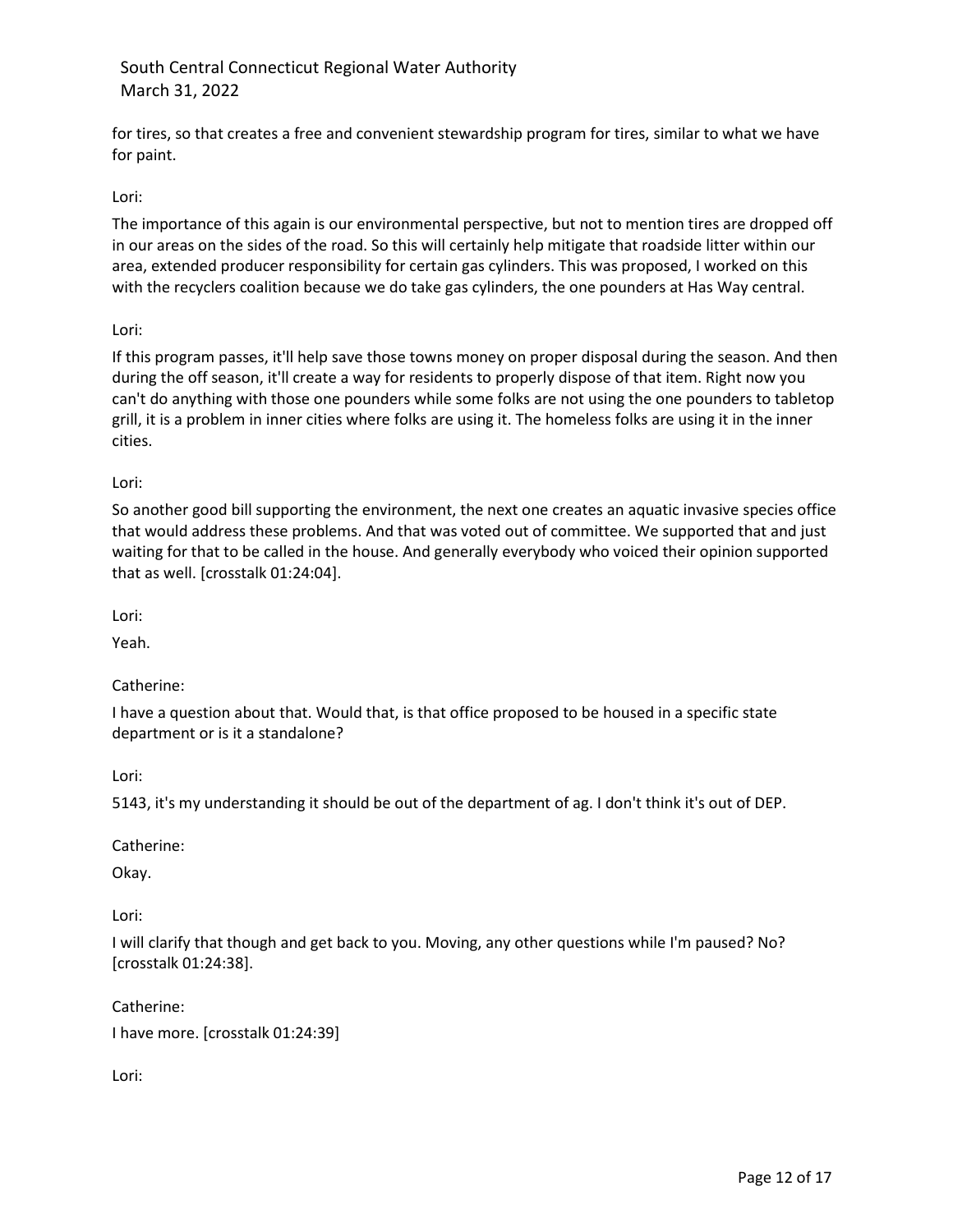Okay. Terrific. And continuing with RWA's priority bills, this particular bill actually died, but we supported the disposal of home generated sharps because if you're not putting something in your blue box, or if residents don't think it'll go on their blue box, recycling at the curb, they call Has Way Central. They're looking for information. We get these calls a lot. We don't take those.

## Lori:

So supporting that as a way to help the region, to help us with our mission as the 21st century environmental services company, it's just a good thing to do. Open space and watershed land acquisition programs. This would increase the bond authorization to 10 million dollars. That was successfully voted out of committee, had strong support. And happy to say right now as we speak this bill mitigating potential Legionella outbreaks in the hospital or nursing home has died. It died in committee. This was a huge effort on behalf of the water industry, our colleagues, our contract lobbyists, just getting to the right people, letting them know that this was a huge problem.

## Lori:

We had numerous meetings and we'll continue to make sure it stays dead until midnight on May 4th. Other priority bills that have been voted out of their respective committees would be clean and safe well water. This actually would amend DEP's 471 program where they assist with helping contaminated wells by including private wells. There's a problem as you probably have heard in other parts of the state with high sodium levels.

## Lori:

So this is really, some legislators are really trying to help their constituents anyway they can. One thing that comes to mind is the issue of the crumbling foundations. How can they mirror a program like that to help in this area? So this is what they're trying to get at here. Membership on the low income energy advisory board, this actually adds to water company representatives to this board. This group is working on disseminating the federal funds.

## Lori:

So for energy efficiency and energy assistance. So this is voted out of committee and we're looking forward to having two water company representatives on this board. The next one was voted out of committee, and this would require private or semi-public wells to be tested prior to property being sold, transferred, and purchased. So again, another good one to watch there.

## Lori:

And other bills that are relevant to the RWA that were voted out of committee that I'm monitoring. And for this first bill, this would remove the government immunity as a defense in a civil action, legal opinion, and our risk manager determined that it does not pose a concern for the RWA. So that's good news moving along to...

Lori: Go ahead. Sorry. Catherine:

Keep going.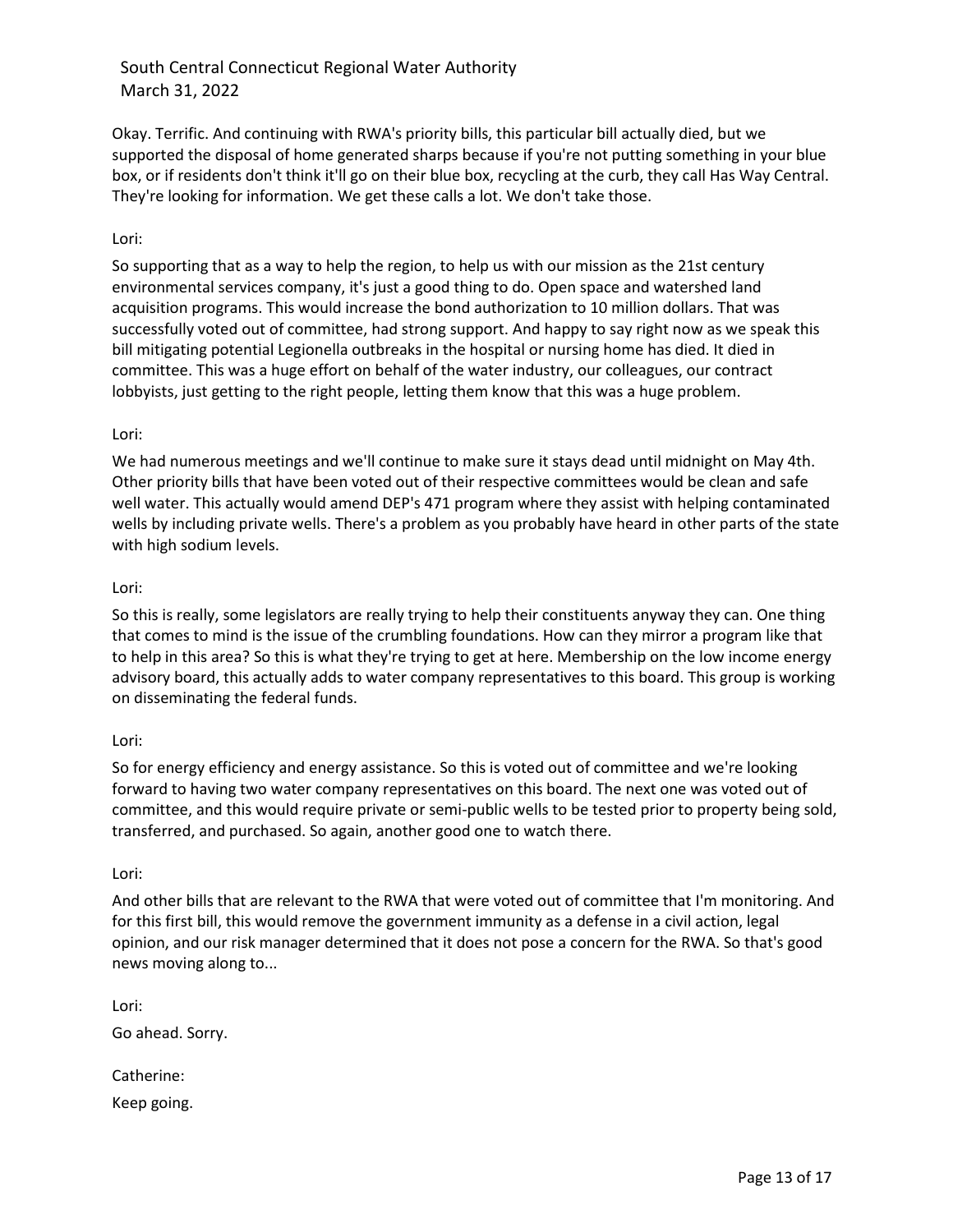Catherine:

No, you answered my question.

## Lori:

Thanks. Okay. And the next one was, let's see, 5362 would require a public comment period at public meetings. I checked in with Jen to find out if this actually happens, if folks try to reach out to us. Nonetheless, it wouldn't apply to executive session. And if this bill passes, we would be required to set a time aside for the public to comment at meetings.

## Lori:

And the act concerning remote meetings that will allow public meetings to continue being conducted remotely. There's one more bill here. As I said earlier, that I added another bill to the ones that we have acted on. Yesterday I submitted testimony supporting Senate bill 12, which is an act authorizing and adjusting bonds for the state for capital improvements and infrastructure investment. There's a provision in this bill that would provide 75 million dollars to help the required state match for certain grants. So certainly any type we can get, the matching portion fund it by another entity.

### Lori:

This is again a good thing, but the public hearing was just yesterday and that's in the appropriations committee. Their deadline is actually next week. So again, continuing to monitor that. Moving along to other water company bills and these bills I'm monitoring, paying attention to, but they're, in the past, I've reported them out to you at the end of session. So I just, again, included them today, but they're public utility bills. They're, they're not on the slides, but just as a verbal, there's three bills that came out concerning PURA regulated water companies.

## Lori:

And the first one was a regulation of water companies that actually just died in the energy and technology committee. The other bill, 5201, it was an act concerning the acquisition of water companies. That was supported by the industry. And it actually would... It would require PURA to consider health concerns and talk with the department of public health, when they identified a water company or when they're ordering an acquisition.

### Lori:

And that was actually sent to the house. And the last bill concerning public utility regulatory authority water companies would be concerning utility cost sharing mechanisms. This bill would increase PURA's discretion to design certain rate making formulas, and that passed out of committee. And that's actually addressed to all utility, private utilities, the electrics and so forth. So not only water. So I think the aim there, there's been a lot of discussion about the electric companies. So I think the water companies got pulled into that as well, but not us.

## Lori:

So there's five weeks left. The house is scheduled to convene on April 13th. The Senate hasn't indicated when they're going in yet. And as I said earlier, communicating with legislators via Zoom, via email has been helpful. So even though they're not going until the 13th, we're still paying attention and doing what we need to do in sync with CWWA and our contract lobbyist. So, yeah. Thank you.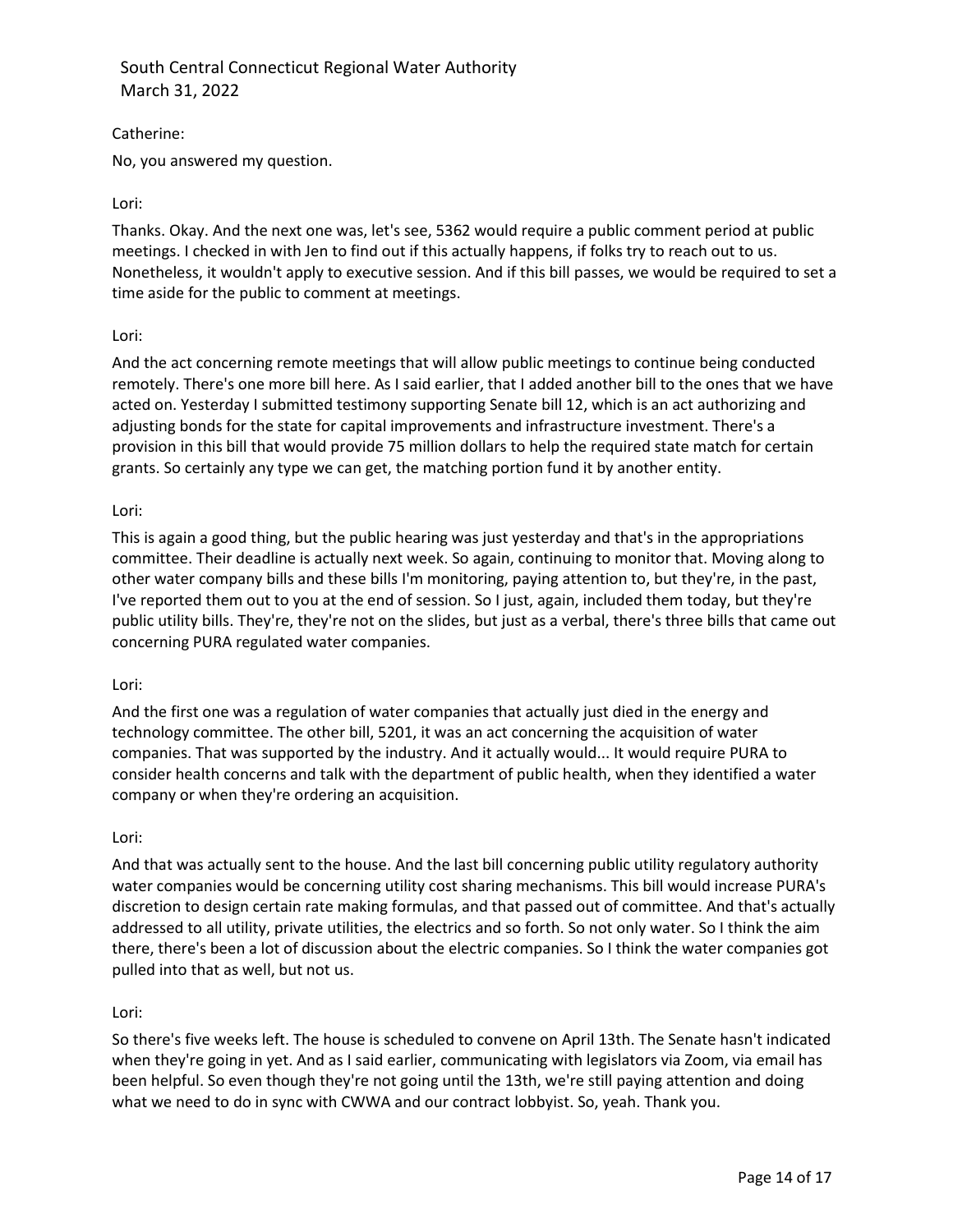Catherine, do you have a question?

Catherine:

No.

Kevin

Kevin:

Oh, okay.

Catherine: All my questions were answered, was answered.

Lori:

That's good to hear.

Kevin:

All right. Thank you very much, Lori.

Lori:

Oh, my pleasure. My pleasure. Bye now.

Kevin:

We just have the committee plan, committee work plan next.

Sunny:

Go over this or?

Kevin:

Sure.

Sunny:

The winter salt reduction initiative, the health and safety and environmental compliance. Winter salt, we are doing a few strategic initiatives of using alternate [inaudible 01:32:01] chemicals. We tested the chemicals, but I think it had some acetone in it. So we are not sure whether we're going to use that. There are further alternatives, which are being considered right now. So we'll give an update on that.

Sunny:

And the health and safety will be our usual normal updates with regard to the health and safety. The compliance, again, kind of ties in with the health and safety. Then for the August emerging issues and updates, it could, I would say, kind of include the LCR where we are, or other issues, which could be add or put into it, [inaudible 01:32:32].

Sunny: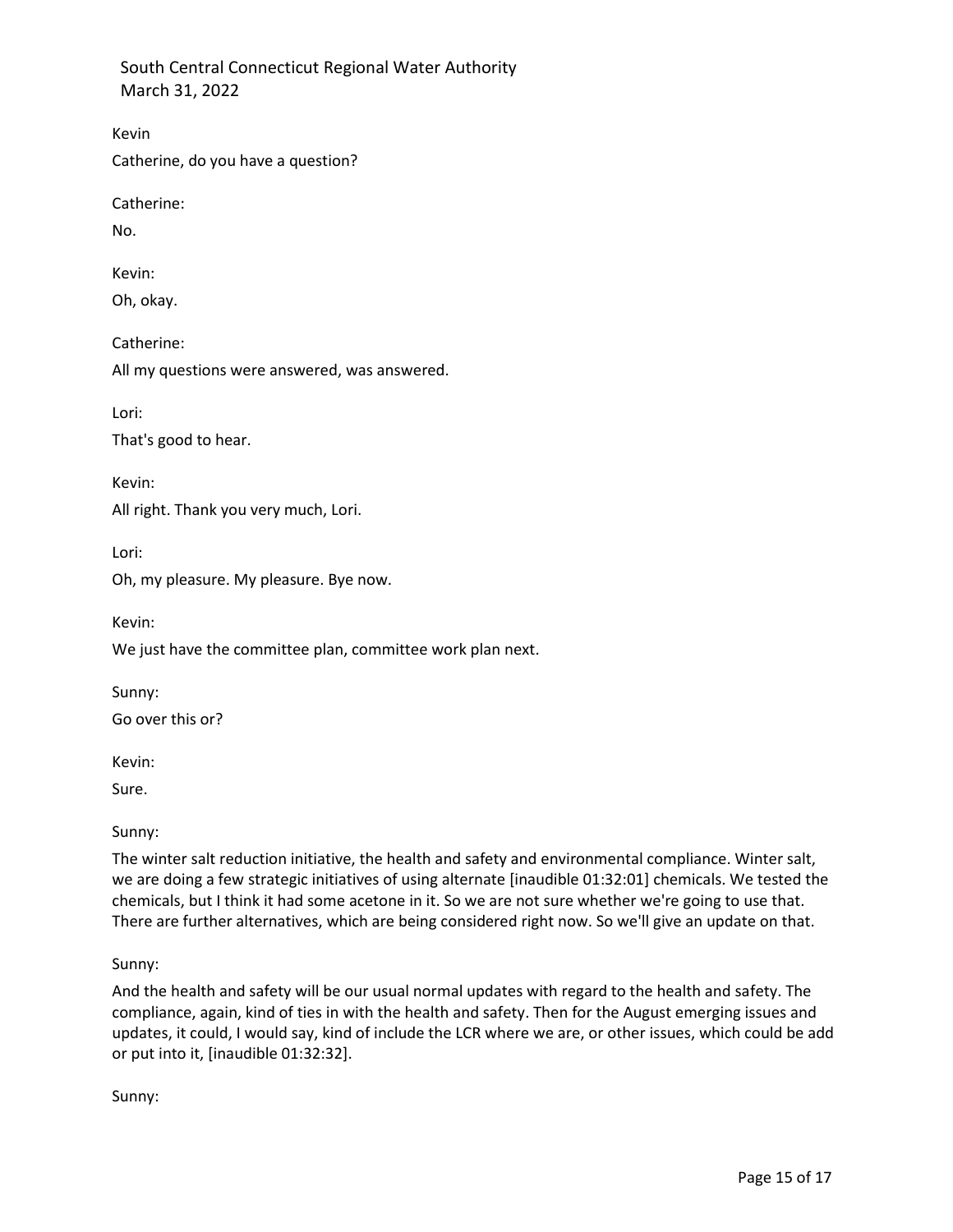The business continuity, we will have some more, I would say BCE exercises for us. The last time we did one of, I would say the pump stations, as well as I would say, looked at the Northern area. We might actually include a few more. We'll give you updates on it as we kind of develop I would say which areas we're going to look at. The Has Way Central, I think we would be doing that during the summer. That update will be given. Now we're in 2022, the reservoir safety model, that'll be John Hodak will give the updates on it as well as the deep stream for regulations, because the...

## Sunny:

The updates on it, as well as the DEEP stream flow regulations, because there is the new stream flow regulations that are going to come into play. I think sometime during summer, it's going to kick in. But depending on an amount of water release that's required to be sent into inland reverse and stream. So that will affect us in some fashion or the other, but I think we'll get an update based on how we go about it. Or we will give the legislative session depending on where we end up with all these bills, the March 23, it'll be again, emerging issues and updates, depending on how I would say what we see as the new one that's coming up. Health and safety, an update based on, I would say what we are, what's the end of the year. Invasive species, that typically goes on pretty much ever since throughout the year. I think Bill and Henley will give an update on that. Any other topics we've listed here, anything else that could actually change, I'll be working with Kevin to see what we can include, what's the topic of interest. What'll be nice to, you know, kind of what's going on. So it would be pretty much, I would say like the land news committee. Land news committee has a lot of interesting topics, so we'll throw some interesting topics up.

Kevin:

Okay. Thank you Sunny.

Sunny:

Sure.

Kevin:

Any questions?

David:

Do you need a vote to approve that or it just happens? I don't remember.

Kevin:

I don't think we usually...

David:

Okay. I didn't remember.

David:

So do you want a motion to adjourn your committee?

Kevin: